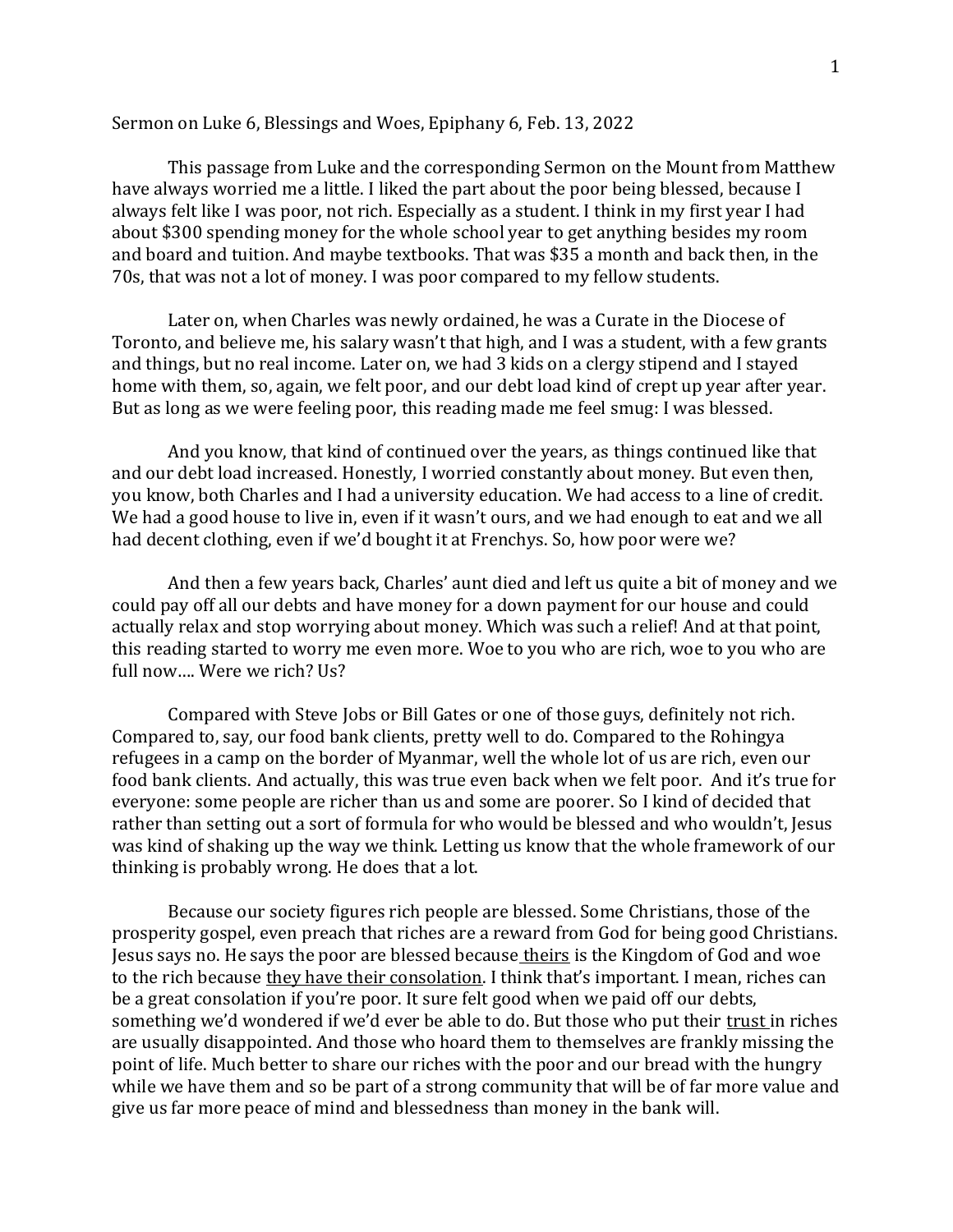I think Jesus is also pointing out that none of these things is eternal. Whether we're poor or rich can change. Someone leaves you money or you win the lottery and suddenly you're rich where you were poor. The stock market crashes and suddenly you're poor when you were rich. These are not things you can truly count on.

Same for mourning and laughing. You might feel sad one day. Perhaps you've lost someone and you're sad. But then maybe a baby is born and you're glad. Our feelings go up and down all the time. I've had all sorts of different feelings this week alone from deep sadness to deep joy to strong anger to contentment. These things change like the weather. And putting your trust in the way people speak about you is very foolish. The smallest thing and that can change. Public opinion is even more changeable than the weather.

Jesus makes all these statements that are completely the opposite of the way we usually think to make us change our thinking. Riches and a good reputation and even constant happiness are not the important things in life. These are not the eternal things.

I think whoever chose the Old Testament readings for today, to pair them with this gospel reading, really hit the nail on the head about what Jesus is getting at here. Both of them talk about what happens to the ones who trust in worldly things. They are like shrubs putting their roots down in a desert land. When there's a drought, which there often is, they have nothing to draw on. They dry up, wither, and maybe even blow away.

But those who put their trust in God, who delight in the Lord, they are like those same trees planted by a stream of water. Their roots go deep into that lovely damp earth and when there's a drought, and no rain for a while, they're OK. They have something to draw on. They're rooted deep in God and they don't have to rely on the world's resources. Theirs is the Kingdom of God.

Doesn't mean they won't face droughts. The same drought will come to those planted in the dry desert and those planted by the stream. But the ones by the stream have another source of water to keep them going. They have their relationship with the Living God. God is like living water springing up to eternal life within their souls. Because of that they will be able to live through the drought and even still produce fruit, the fruit of the Spirit, while the desert shrubs dry up and maybe even blow away.

Well, by any measure, we have been going through some hard times lately. We're almost at two years of Covid and lockdowns and restrictions and all that and we are all very tired. There are days when we don't know how much longer we can carry on. I've talked to a number of people this week who are feeling bored, restless, tired and unmotivated. And cranky. Remember at the beginning of this, people were learning how to garden and make bread and were cleaning out their storage rooms and learning to knit or learning French or something? Renovating their houses? Not very many people are doing that now. We're just tired.